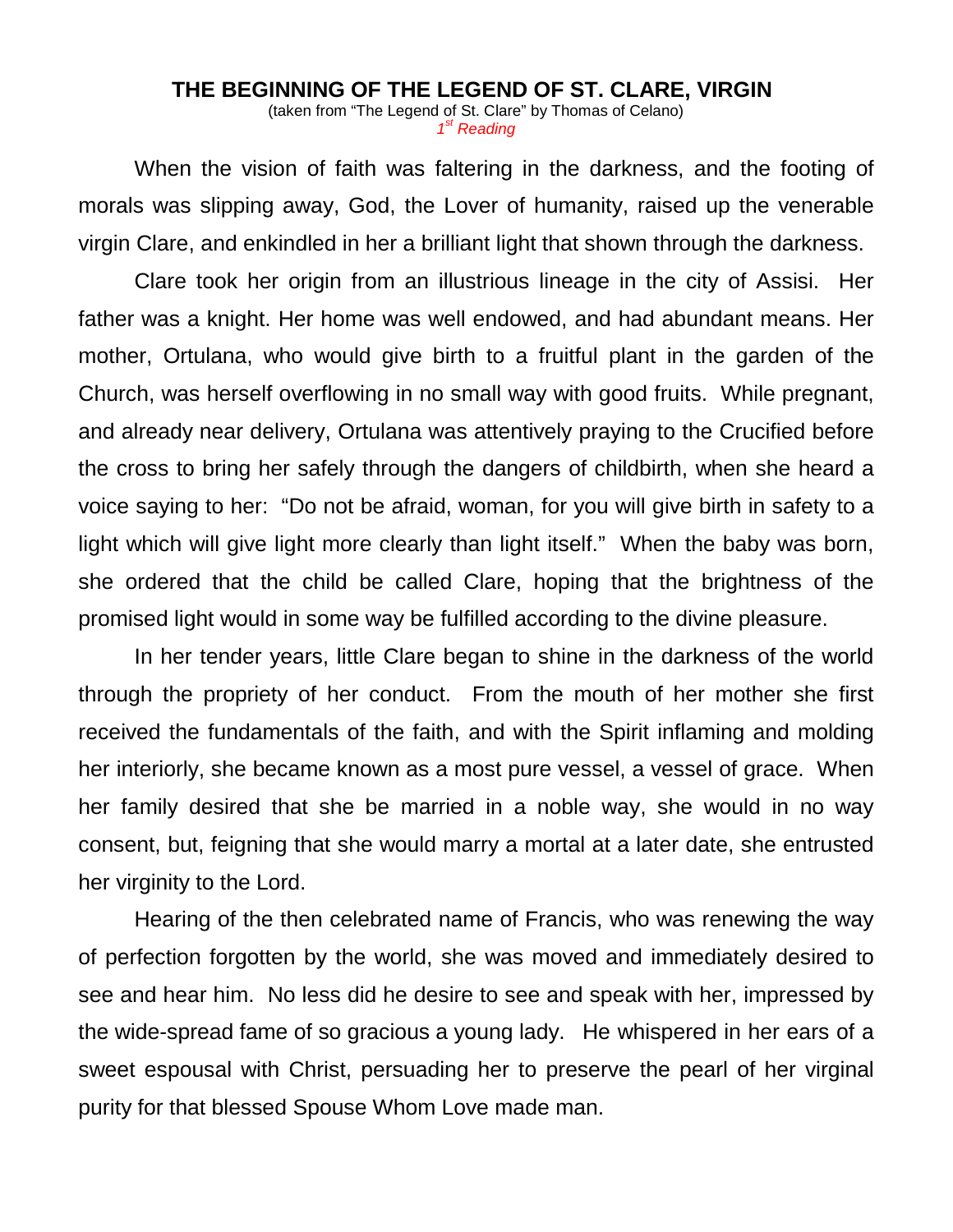Burning with a heavenly fire, the virgin did not withhold her consent for very long. Palm Sunday was at hand, and it was on this night that the man of God planned to receive the young Clare. And so, obeying the saint, that night Clare, leaving behind her home, city and relatives, ran to Saint Mary of the Portiuncula. There the brothers received the virgin with torches, cut her hair, and placed upon her the habit of holy penance before the altar of the blessed Virgin, and the humble servant was married to Christ.

She would move to San Damiano. There, as if casting the anchor of her soul in a secure site she no longer wavered due to further changes of place, nor did she hesitate because of its smallness, nor did she fear its isolation. In this little house of penance the virgin Clare enclosed herself for love of her heavenly Spouse. In this confined retreat for forty-two years, she broke open the alabasterjar of her body so that the house of the Church would be filled with the fragrance of her ointments.

Remaining enclosed, Clare began to enlighten the whole world and her brilliance dazzled it. The fame of her virtues filled the chambers of noble ladies, reached the palaces of duchesses, even the mansions of their queens. The highest of the nobility stooped to follow her footprints and left its race of proud blood for her holy humility. After the invitation of Clare was made known, not a few, worthy of marriage to dukes and kings, did severe penance, and those who were married to rulers imitated Clare in their own way. So many of these seeds of salvation did Clare bring to fruition by her example, that in her that prophecy was seen fulfilled: Many are the children of the barren one more than of her who has a husband.

Please stand for our Opening Hymn.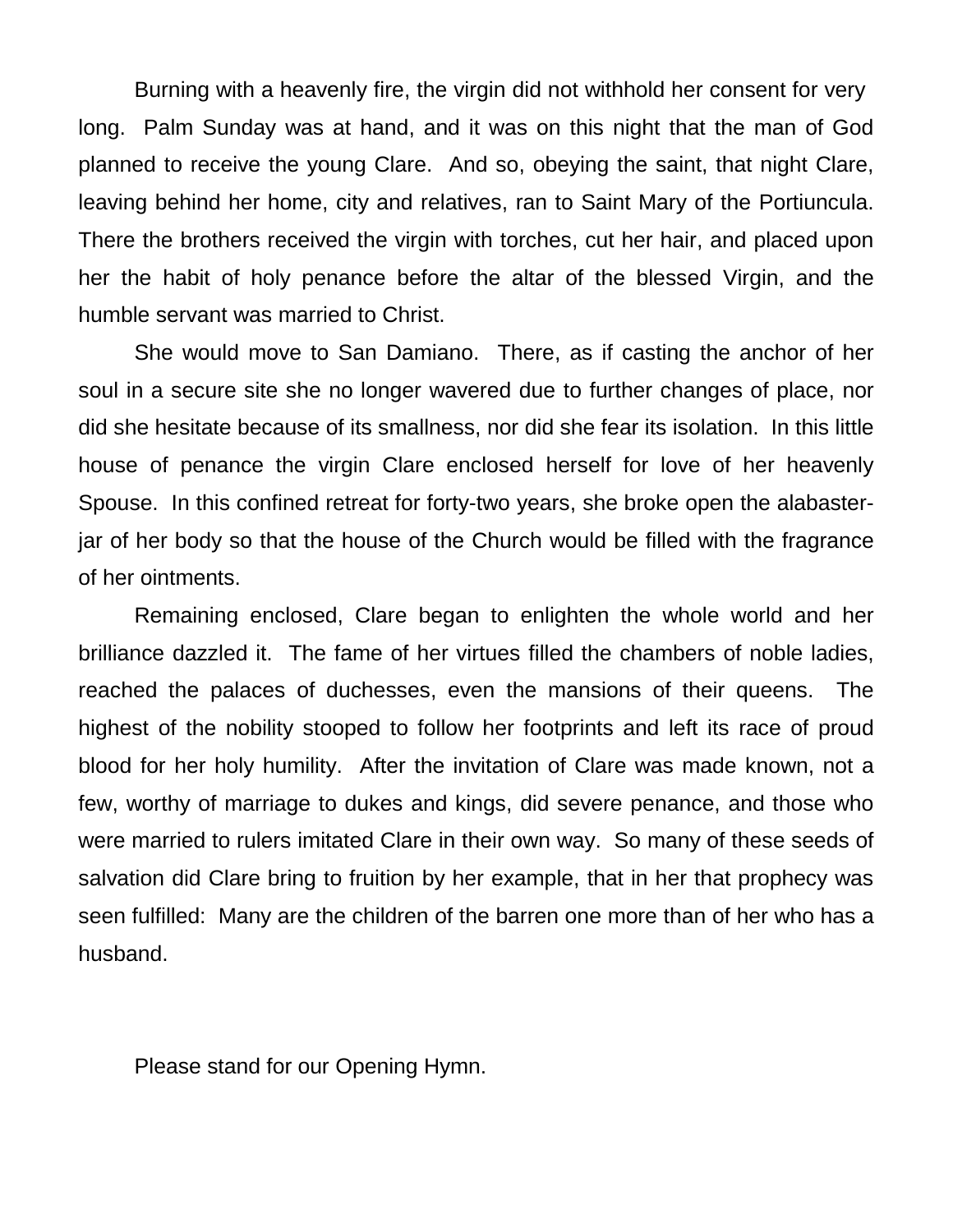## *2nd Reading*

Place your mind before the mirror of eternity! Place your soul in the brilliance of glory. Place your heart in the figure of the divine substance! And transform your entire being into the image of the Godhead Itself through contemplation.

So that you too may feel what His friends feel as they taste the hidden sweetness that God Himself has reserved from the beginning for those who love Him.

Totally love Him. He, Who, gave Himself totally for your love. Whose beauty the sun and the moon admire. Whose rewards are without end; I am speaking of Him Who is the Son of the Most High, Whom the Virgin brought to birth.

He Who is the Truth has said: Whoever loves me will be loved by My Father, and I too shall love him, and We shall come to him and make Our dwelling place with him.

Cling to Him, therefore, with all your heart, since it is He Who is the splendor of eternal glory, the brilliance of eternal light and the mirror without blemish.

Gaze upon that mirror each day, and continually study your face within it. Indeed, blessed poverty, holy humility, and inexpressible charity are reflected in that mirror, as, with the grace of God, you can contemplate them throughout the entire mirror.

Look at the border of the mirror,

that is, the poverty of Him Who was placed in a manger and wrapped in swaddling clothes.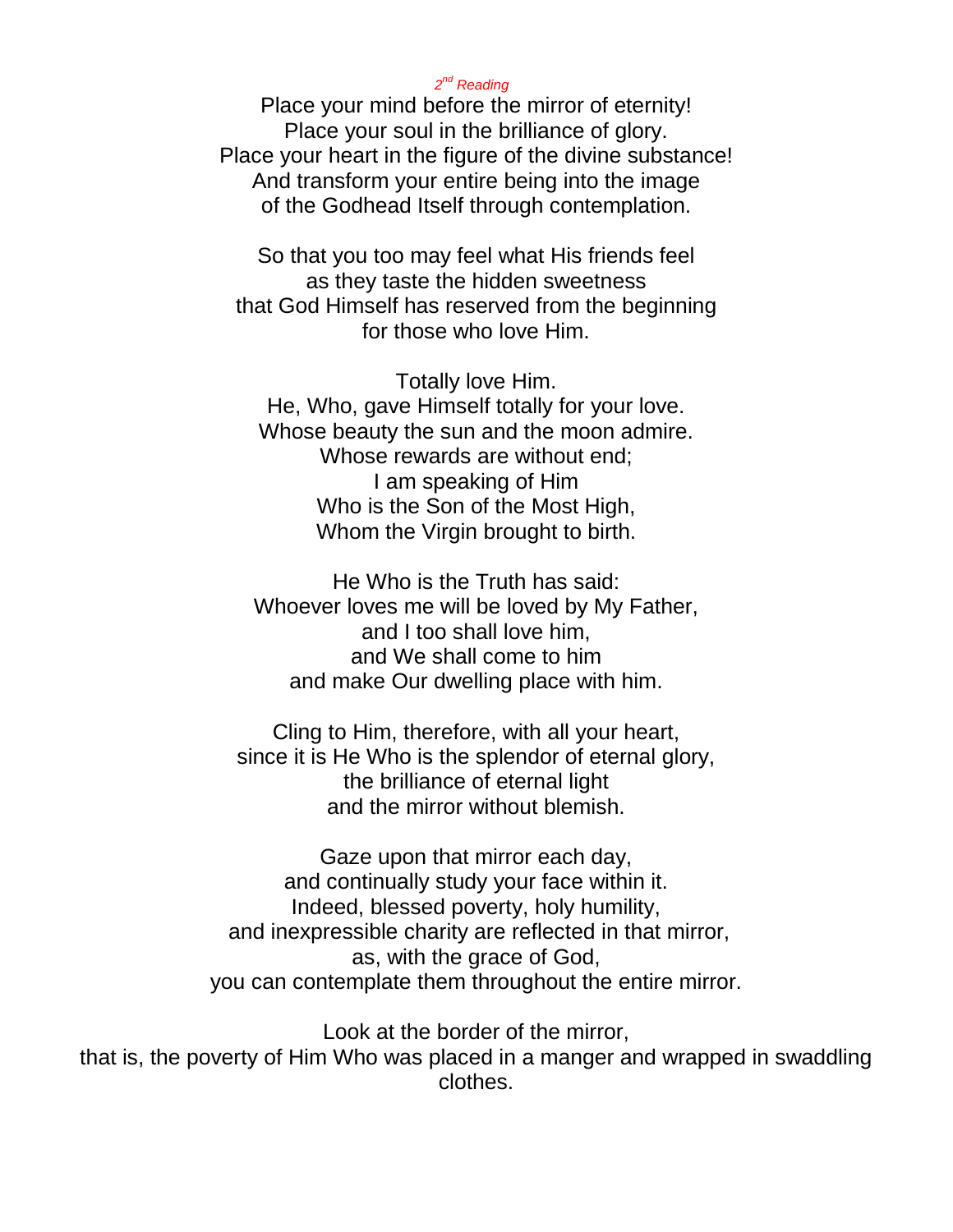Then, at the surface of the mirror, Consider the holy humility, the blessed poverty, the untold labors and burdens that He endured for the redemption of the whole human race.

> Then, in the depth of this same mirror, contemplate the ineffable charity that led Him to suffer on the wood of the Cross and to die there the most shameful kind of death.

Gaze upon Him … Consider Him … Contemplate Him … As you desire to imitate Him. If you suffer with Him, you will reign with Him If you weep with Him, you shall rejoice with Him If you die with Him on the cross of tribulation, You shall possess heavenly mansions in the splendor of the saints And, in the Book of Life, your name shall be called glorious among men.

From this moment, then, let yourself be inflamed more strongly with the fervor of charity. As you further contemplate eternal riches and honors, and sigh for them in the great desire and love of your heart, may you cry out: Draw me after you, Lord, and I will run in the fragrance of your perfume, I will run and never tire.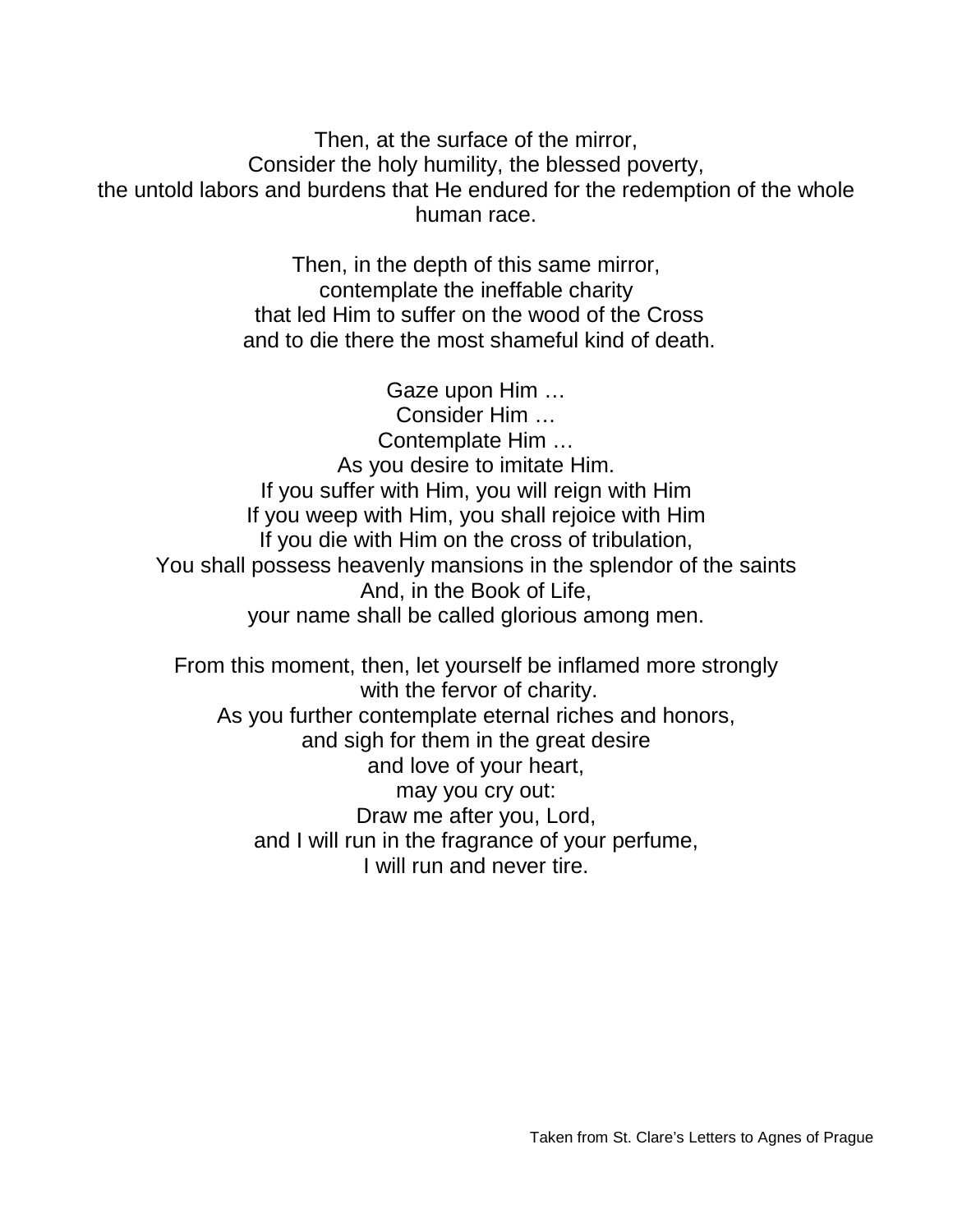## **HER SICKNESS AND PROLONGED ILLNESS** 3rd Reading

For forty years Clare had run the course of the highest poverty, when, preceded by a number of illnesses, she was obviously approaching the prize of her exalted calling.

Since the strength of her flesh had succumbed to the austerity of the penance she had practiced in the early years, a harsh sickness took hold of her last years, so that she who had been enriched with the merits of good deeds when well ... might be enriched with the merits of suffering when sick. For virtue is brought to perfection in sickness.

At this time, a vision was given to a certain servant of Christ, a virgin dedicated to God in the monastery of San Paolo of the Order of Saint Benedict. It seemed to her that she was together with the sisters in San Damiano assisting at the sickness of the Lady Clare, and that Clare was lying on a precious bed. However, while they were grieving at the passing of the blessed Clare, a beautiful woman appeared at the head of the bed and said to those who were weeping: "Do not weep, children, for her who is about to be victorious."

Her daughters, who would very soon be left as orphans, stood around the bed of their mother, a sword of sorrow piercing their souls. Among them was Agnes, the devoted virgin, filled with tears and begging her sister not to depart and leave her. Clare replied: "It is pleasing to God that I depart. But stop crying, because you will come to the Lord a short time after me. And the Lord will console you greatly after I have left you."

Clare was laboring for many days in her last agony during which the faith of the neighboring regions and the devotion of the peoples increased. She was honored daily by the frequent visits of prelates and even cardinals. What is truly remarkable to hear is that when she was not able to take any food for seventeen days, she was so invigorated by the strength of the Lord that she strengthened everyone who came to her in the service of Christ.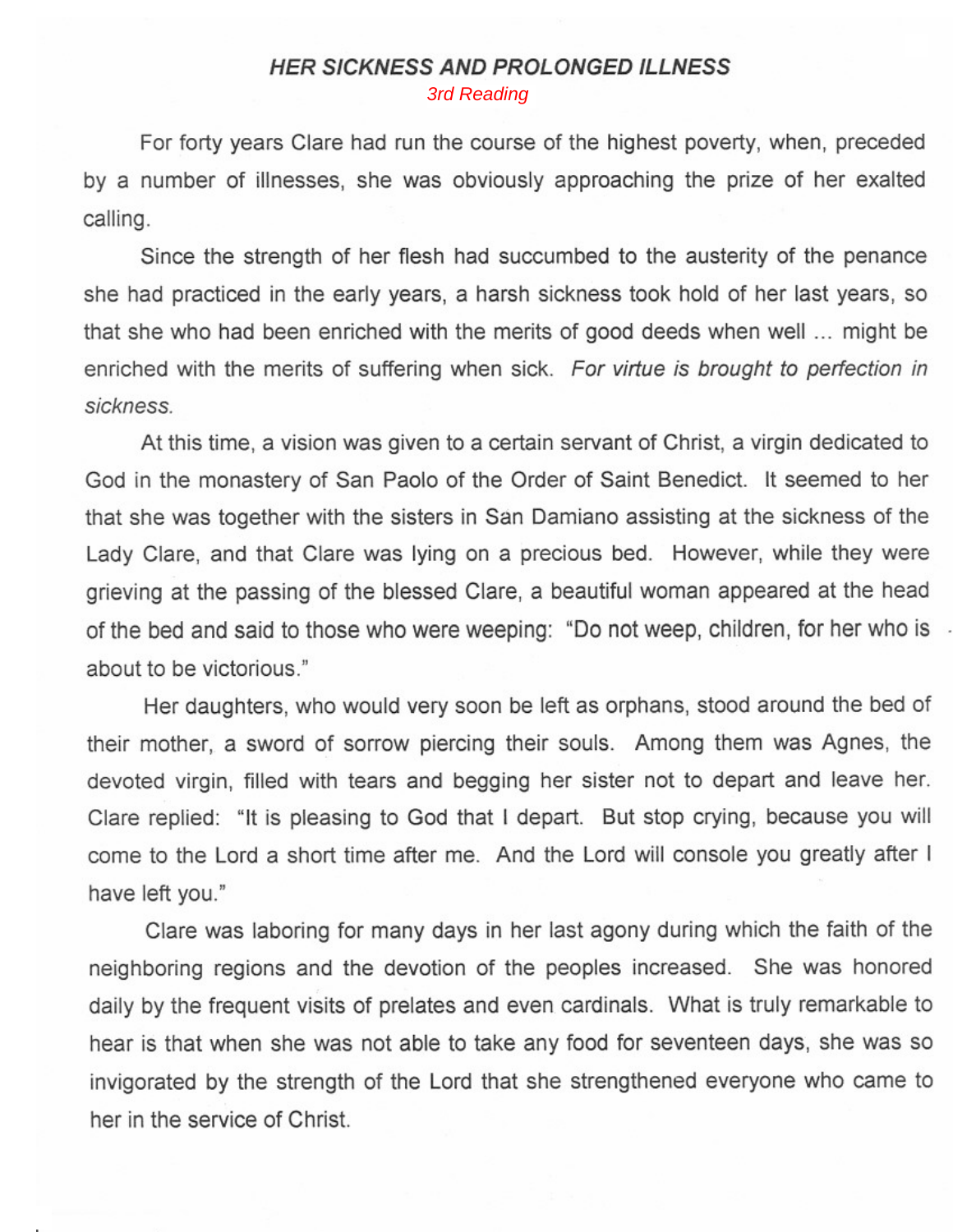In fact, when a kind man, Brother Raynaldo, encouraged her to be patient in the long martyrdom of so many illnesses, she responded with a very unrestrained voice: "After I once came to know the grace of my Lord Jesus Christ, through his servant Francis, no pain has been bothersome, no penance too severe, no weakness has been too harsh."

But since the Lord was very near and, as it were, already standing at the door, she wished the priests and spiritual brothers to stand by and read the Passion of the Lord and holy words.

Finally, she turned to her weeping daughters to whom she recalled in a praising way the divine blessings while entrusting them with the poverty of the Lord. She blessed her devoted brothers and sisters and called down the fullest graces of blessings upon the Ladies of the poor monasteries, those in the present and those in the future.

The most holy virgin, turning towards herself, silently addressed her soul. "Go without anxiety." she said, "for you will have a good escort for your journey. Go," she said, "for He Who created you has made you holy. And always protecting you as a mother her child, He has loved you with a tender love. May you be blessed, O Lord," she said, "You Who have created my soul!"

When one of the sisters asked her to whom she was speaking, she replied: "I am speaking to my blessed soul." That glorious escort was not standing far off, so turning to another daughter she said: "Do you see, O child, the King of glory Whom I see?"

The hand of the Lord was placed upon another and she, amid her tears, received a joyful vision with her bodily eyes. She turned her attention to the door of the house, and, behold, a multitude of virgins in white garments entered, all of whom wore gold garlands on their heads. - One, more splendid than the others, walked among them and from her crown, such splendor came forth that it turned the night within the house into daylight. She moved toward the bed where the spouse of the Son was reposing and, bending most lovingly over her, gave her a most tender embrace. A mantle, of